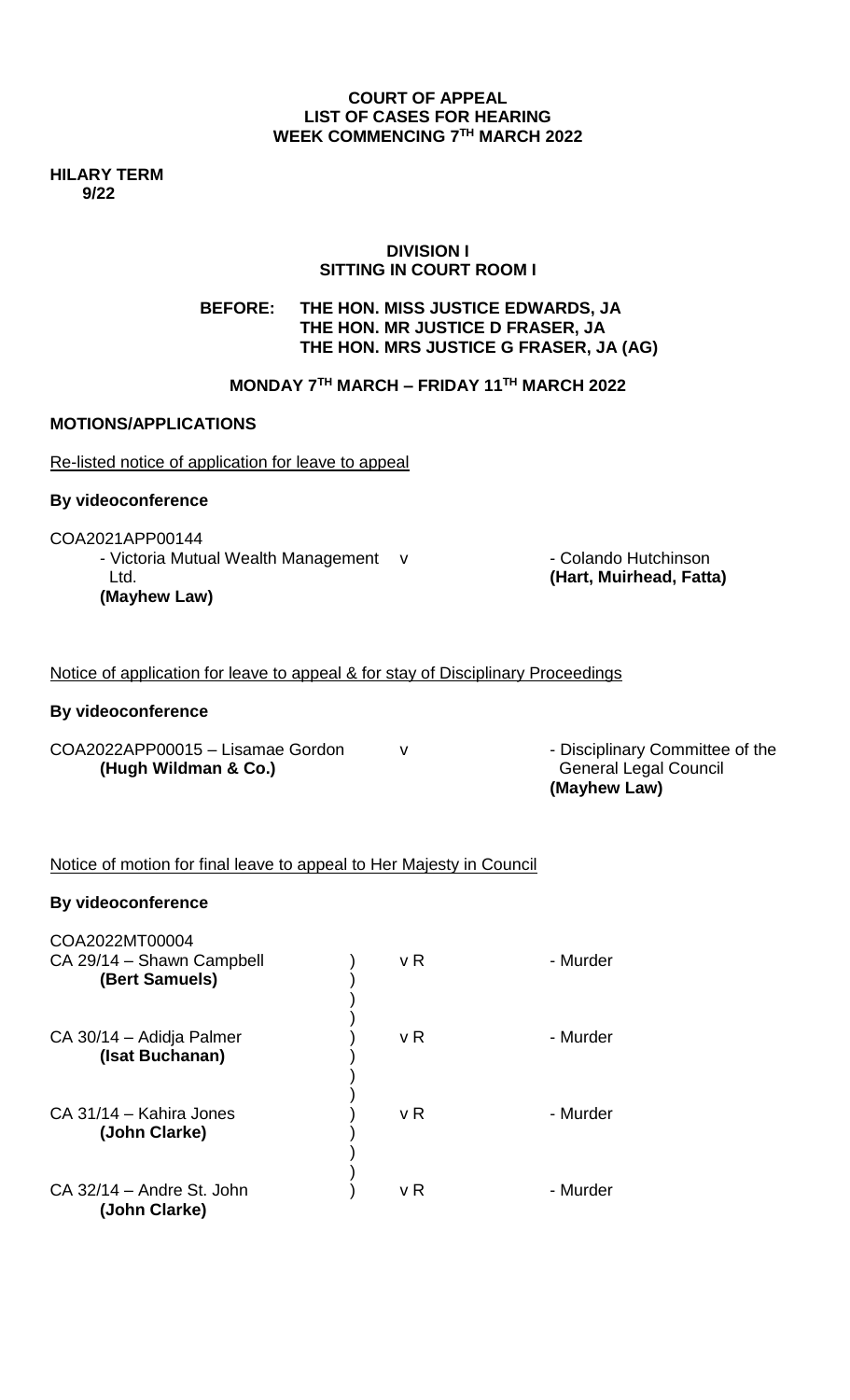### **SUPREME COURT CRIMINAL**

| Application for leave to appeal                                                 |                 |                                                     |
|---------------------------------------------------------------------------------|-----------------|-----------------------------------------------------|
| <b>By videoconference</b>                                                       |                 |                                                     |
| COA2019CR00028 - Brian Whilby<br>(Leonard Green)                                | v R             | - Indecent assault                                  |
| <b>SUPREME COURT CIVIL APPEAL</b>                                               |                 |                                                     |
| <b>By videoconference</b>                                                       |                 |                                                     |
| COA2019CV00075<br>- Jennifer Johnson<br>(Oswest Senior-Smith & Co.)             | v               | - Horace Boswell<br>(Hopeton C D Henry & Co.)       |
| <b>PARISH COURT CRIMINAL APPEAL</b>                                             |                 |                                                     |
| <b>By videoconference</b>                                                       |                 |                                                     |
| COA2021PCCR00011<br>- Garfield Williston<br>(Hugh Wildman & Co.)                | v R             | - Breach of the corruption<br><b>Prevention Act</b> |
|                                                                                 | <b>CHAMBERS</b> |                                                     |
| BEFORE THE HONOURABLE MISS JUSTICE EDWARDS, JA ON TUESDAY 8Th MARCH 2022.       |                 |                                                     |
| <b>Case management conference</b>                                               |                 |                                                     |
| 2:00 PM - by teleconference                                                     |                 |                                                     |
| SCCA 17/04 - J & J Garage Ltd.<br>- Dennis Woodbine<br>(Joseph Jarrett & Co.)   | ۷               | - Sylvester Grandison<br>(Dr. Diana Harrison)       |
| <b>Case management conference</b>                                               |                 |                                                     |
| 2:15 PM - By teleconference                                                     |                 |                                                     |
| COA2021CV00053<br>- Daisy Elizabeth Raymond<br>(Northeastern Legal Aid Society) | $\mathsf{V}$    | - Desmond William McKenzie<br>(Lorenzo J Eccleston) |

### **BEFORE THE HONOURABLE MRS JUSTICE G FRASER, JA (AG) ON TUESDAY 8 TH MARCH 2022.**

### **Case management conference**

### **2:00 PM – By teleconference**

| SCCA 79/05 - Arlington Gayle |
|------------------------------|
| (Carlton Melbourne)          |

v **79/05 - Attorney General of Jamaica (Carlton Melbourne)** - Constable Lloyd Henry **(Director of State Proceedings)**